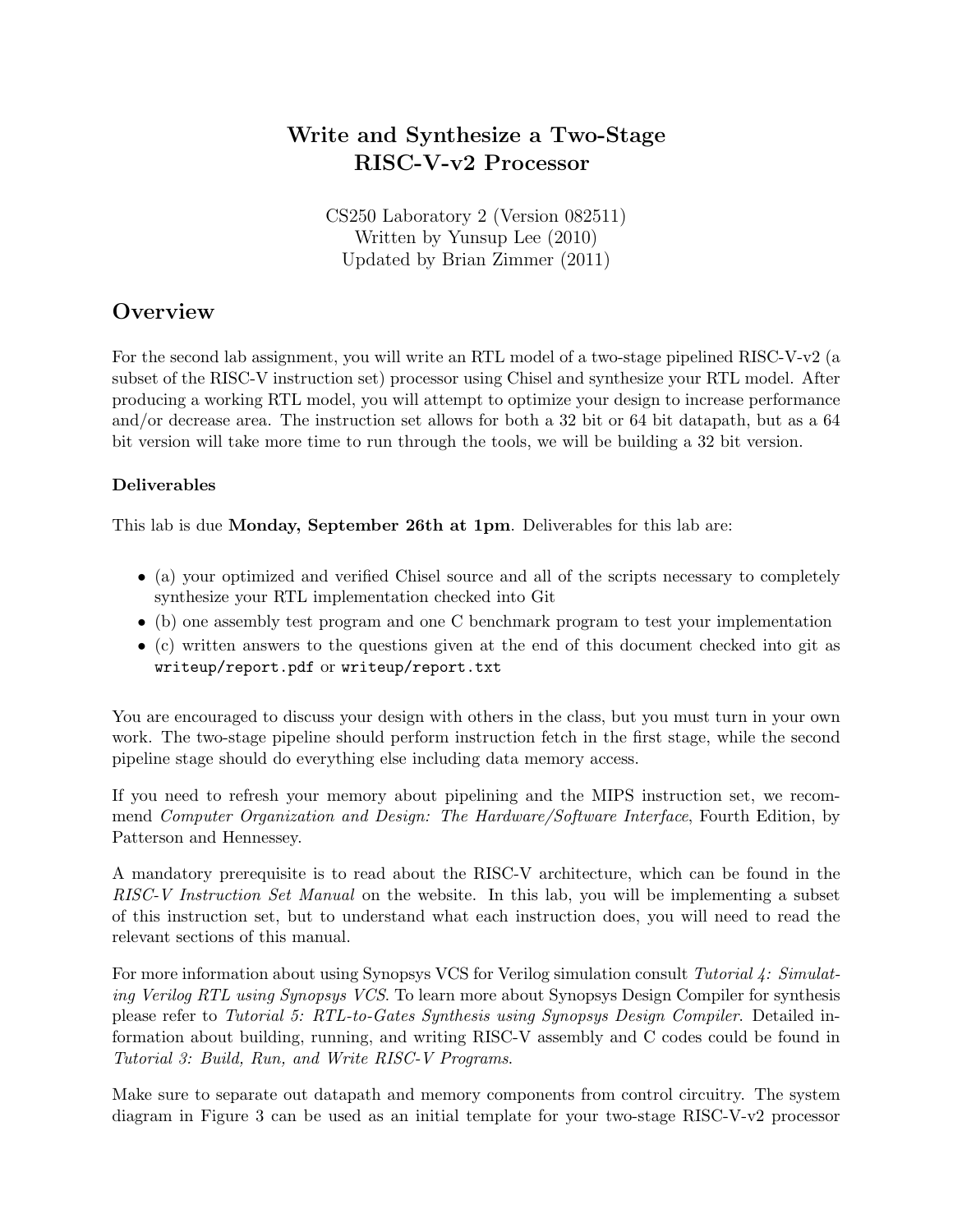implementation, but please treat it as a suggestion. Your objective in this lab is to implement the RISC-V-v2 ISA, not to implement the system diagram so feel free to add new control signals, merge modules, or make any other modifications to the system. You will need to turn in a diagram of your datapath anyway, so it is highly recommended that you draw your datapath from the beginning in a program such as Omnigraffle or Visio, and keep it updated as you design. This reference will be very useful to speed up debugging.

## Processor Interface



Figure 1: Block diagram for RISC-V-v2 Processor Test Harness

We have given you a 1-stage processor which already has a working interface to a test harness and memories. The test harness will drive the inputs and check the outputs of your design for a number of tests written in assembly language. These tests are targeted to verify correct functionality of every instruction. The test harness includes the data and instruction memories. We have provided separate instruction and data memory ports to simplify the construction of the pipeline, but both ports access the same memory space. The memory ports can only access 32-bit words, and so the lowest two bits of the addresses are ignored (i.e., only imemreq bits addr[31:2] and dmemreq bits addr[31:2] are significant). To make an instruction memory request, set imemreq bits addr to the fetch address and set imemreq val to one. The data will be returned combinationally (i.e. there are no clock edges between when a request is made and when the response returns). To make a data memory request set dmemreq bits rw to zero for a load or one for a store, set dmemreq bits addr to the address, set dmemreq bits data to the store data if needed, and finally set dmemreq val to one. The data will be returned combinationally for loads, while for stores the data will be written at the end of the current clock cycle. Notice that the data write bus is a separate unidirectional bus from the data read bus. Bidirectional tri-state buses are usually avoided on chip in ASIC designs.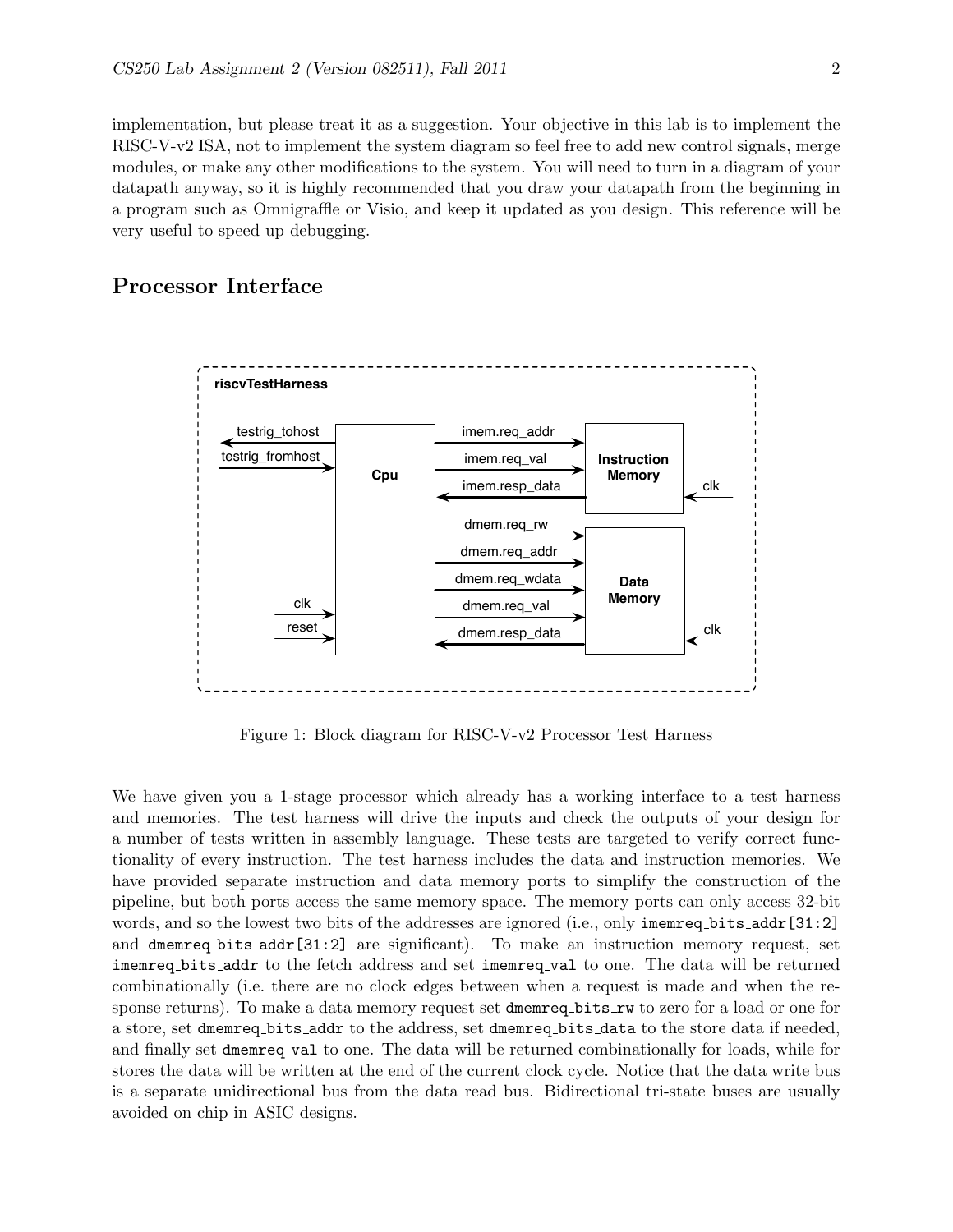### Test Harness

There are two test harnesses: one for the Chisel-generated emulator, and another for the Chiselgenerated Verilog. You should design your processor such that it passes the emulator testbench first. Then, when you are ready to synthesize your design, you should run the Verilog testbench to ensure that there are no bugs in the Chisel verilog generator.

We are providing a test harness to connect to your processor model. The test harness is identical to the one described in Tutorial 4: Simulating Verilog RTL using Synopsys VCS and Tutorial 5: RTL-to-Gates Synthesis using Synopsys Design Compiler. The test harness loads a RISC-V binary into the memory. The provided makefile can load both assembly tests as well as C benchmarks to run on your processor. The test harness will clock the simulation until it sees a non-zero value coming back on the testrig tohost register, signifying that your processor has completed a test program. The testrig tohost port should be set to zero on reset. A very simple test program is shown in Figure 2.

> # 0x00000000: Reset vector. addi  $x1$ ,  $x0$ , 1 # Load constant 1 into register x1 mtpcr \$x1, \$cr16 # Write x1 to tohost register loop: beq \$x0, \$x0, loop # Loop forever

> > Figure 2: Simple test program

## Implemented Instructions

RISC-V ISA is a research ISA we use in Berkeley. This ISA defines 32-bit, 64-bit operations, including single and double precision floating point operations, as well as supervisor operations. Consult the RISC-V Processor Specification for more details about the RISC-V architecture. You may also want to read Tutorial 3: Build, Run, and Write RISC-V Programs. For this lab assignment, you will only be implementing the RISC-V-v2 subset. Figure  $\overline{?}$  shows the 33 instructions which make up the RISC-V-v2 subset.

You do not need to support any exceptions or interrupt handling (apart from reset). The only pieces of the privileged control registers you have to implement are the tohost and fromhost registers, and the MTPCR and MFPCR instructions that access these registers. These registers are used to communicate with the test harness. The test harness drives testrig fromhost, while you should implement an 8-bit register which drives the testrig tohost port of the riscvProc module interface.

### Getting Started

You can follow along through the lab yourself by typing in the commands marked with a '%' symbol at the shell prompt. To cut and paste commands from this lab into your bash shell (and make sure bash ignores the '%' character) just use an alias to "undefine" the '%' character like this:

 $%$  alias  $\frac{9}{2}$ =""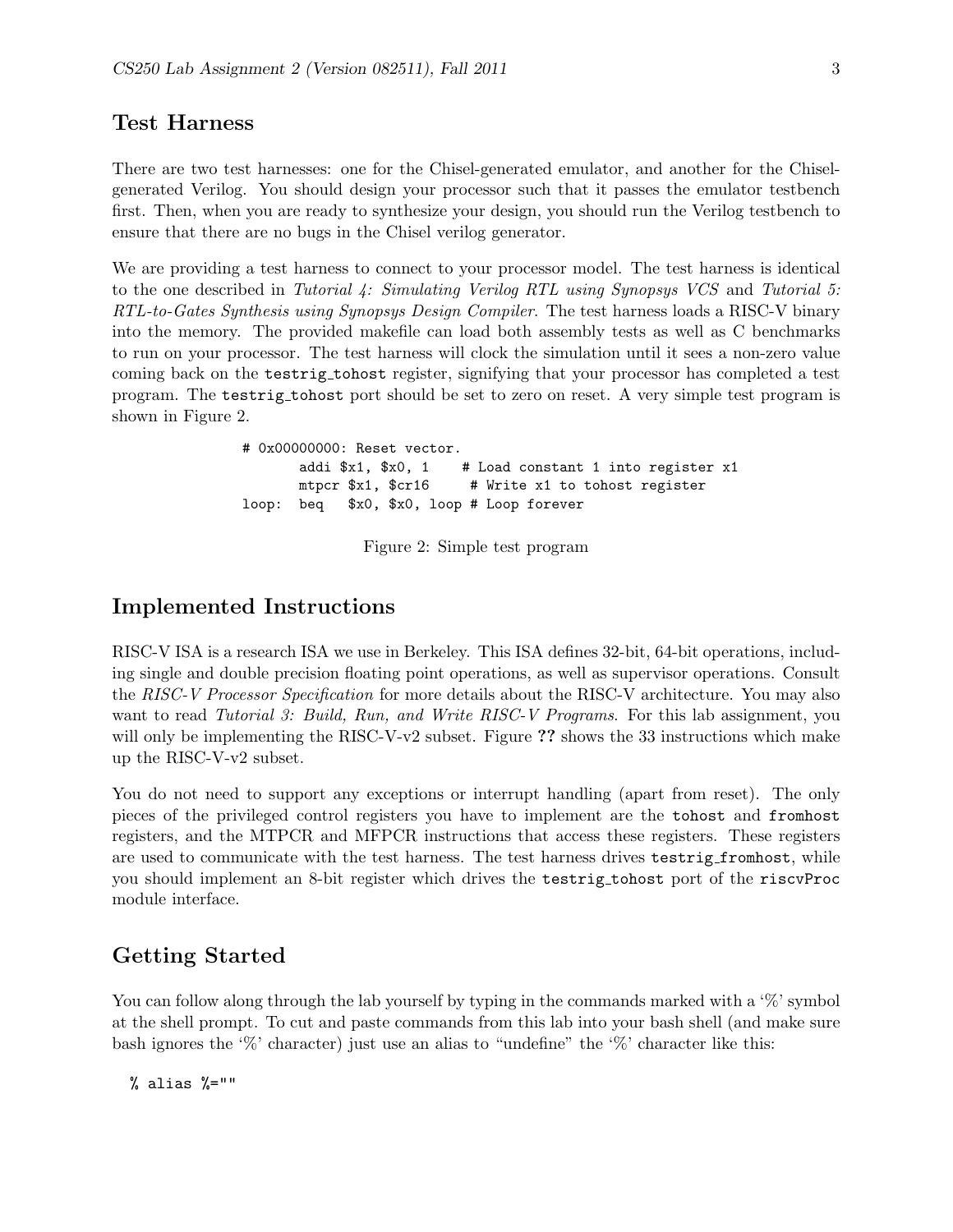All of the CS250 laboratory assignments should be completed on an EECS Instructional machine and you have setup your account according to the setup instructions given on the class website. Also, this lab guide assumes that you have already completed lab 1. If you have not completed lab 1, run the following commands, assuming that your username is yunsup.

```
% cd /scratch/
% mkdir yunsup
% cd yunsup
% git init
% git remote add template git@github.com:ucberkeley-cs250/lab-templates.git
% git remote add origin git@github.com:ucberkeley-cs250/yunsup.git
```
You will be using Git to manage your CS250 laboratory assignments. Please see Tutorial 1: Using Git to Manage Source RTL for more information on how to use Git. Every student has their own private repository which is not accessible to other students. This lab assumes that you have finished Lab 1.

To begin the lab you will need to make use of the lab harness. The lab harness provides makefiles, scripts, and the emulator/Verilog test harness required to complete the lab. Assuming your username is yunsup, follow these steps to download the materials for this lab:

```
% cd /scratch/yunsup
% git pull template master
% git push origin master
% cd lab2
% LABROOT=$PWD
```
The resulting lab2/ project directory contains the following primary subdirectories: src/ contains your source Chisel; vlsi/csrc/ contains the Direct C source files to simulate memory, parse and load ELF files; v1si/lib/ and /textttvlsi/include/ contain files needed to disassemble instruciton codes for debugging purposes; vlsi/build/ contains automated makefiles and scripts for building your design; vlsi/riscv-tests/ contains local test assembly programs; and vlsi/riscv-bmarks/ contains local C benchmark programs. The src/ directory contains various RISC-V instruction constants you may find helpful in instructions.scala.

The src directory contains the Chisel files that describe a simple 1 stage RISC-V processor that implements only four instructions.

- consts.scala Bit enumerations for control signals
- cpu.scala Wrapper that holds control and datapath
- ctrl.scala Control part of the RISC-V processor
- dpath.scala Datapath part of the RISC-V processor
- instructions.scala RISC-V instruction definition
- memories.scala "Magic" instruction and data memory
- top.scala Used by Chisel to instantiate design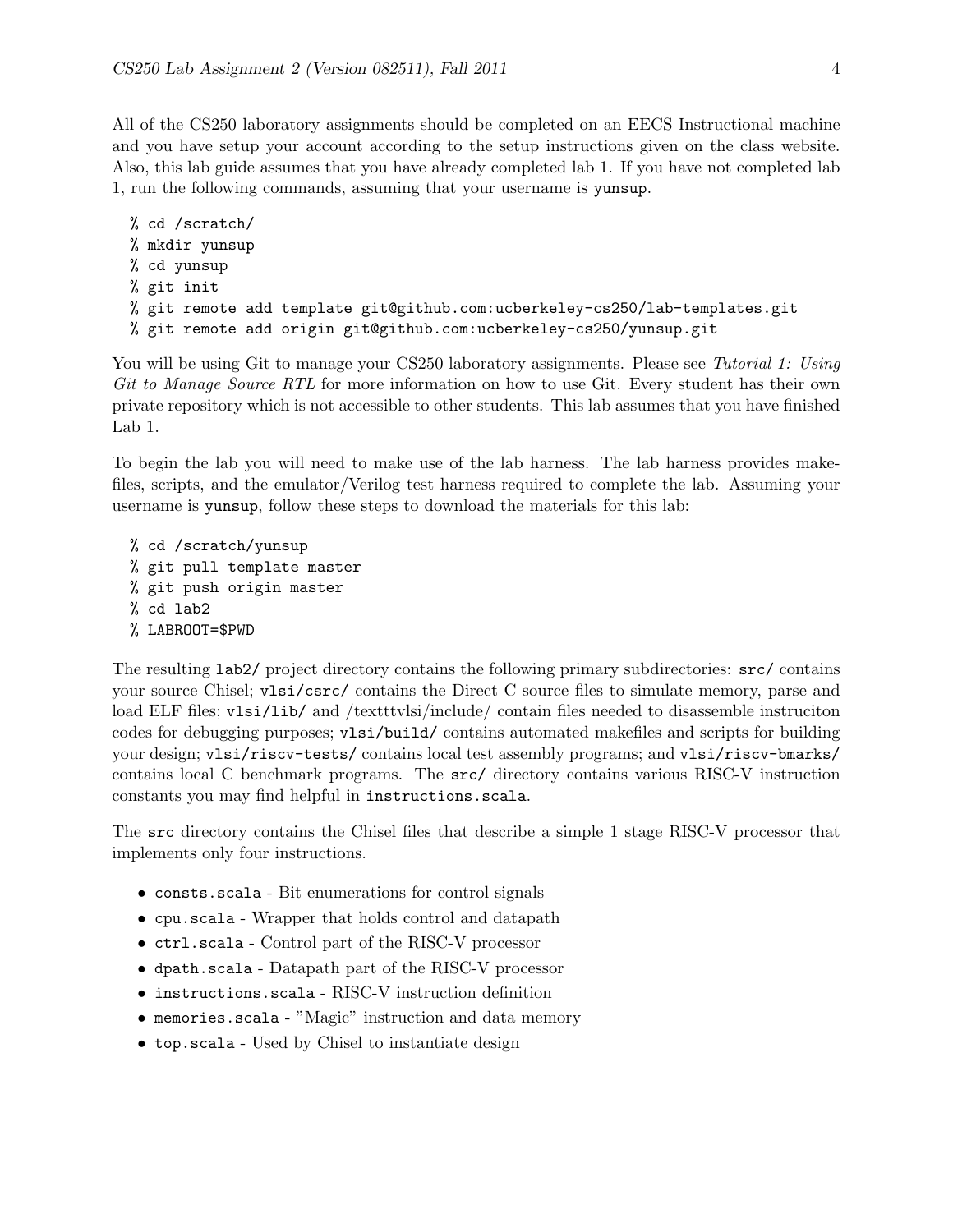#### Chisel Implementation

When you design your processor, you will do so by writing Chisel code in the  $src/$  directory, compiling an emulator, then running assembly tests on the emulator. Only once everything works here will you try to push your design through the flow.

To compile the emulator, run the following instructions until you see a [passed] message:

```
% cd $LABROOT
% make emulator
```
Once this works, you will attempt to run RISC-V assembly tests on your processor to check for correct operation. To do this, run the following instructions:

```
% cd $LABROOT
% cd emulator
% make run-asm-tests
% make run-bmarks-test
```
To start, every riscv-v1\* test should pass, but the rest will not because you have not implemented them yet. Please read the ISA spec and look at the provided system diagram in order to attempt to implement the instruction. If it still doesn't work, carefully read through your code and think of any possible corner cases you missed. As a last step, you will need to do real debugging. We have setup two mechanisms to allow efficient debugging. First, you can use a waveform viewer to see all signals in your file using the following command (change the test name simple to the instruciton of your choice):

% dve -vpd riscv-v2\_simple.vpd &

More information about using dve can be found in the tutorials.

Another useful way to debug is to compare the log of the operations of your processor with those of the "golden reference" (the ISA simulator).

```
% cd $LABROOT
% cd emulator
% make run-asm-tests
% make run-asm-correct
% vimdiff riscv-v2_simple.out riscv-v2_simple.correct.out
```
run-asm-tests will generate a riscv-v2 inst.out file that provides the debugging information defined in testbench/emulator.cpp. Feel free to add other signals to this file by defining additional printf commands. All signals that are available for you are listed in generated-src/Top.h and are named similar to (but not exactly the same) as the signal names in your Chisel source code. By default, very important lines are included (what is being written to and read from the register file every cycle). Other signals, such as the address and data of the data memory, might be very useful to view when you try to implement more complicated instructions.

run-asm-correct will generate a riscv-v2 inst.out.correct file that provides the result of this assembly test being run on the guaranteed-correct ISA simulator. For a single-stage implementation,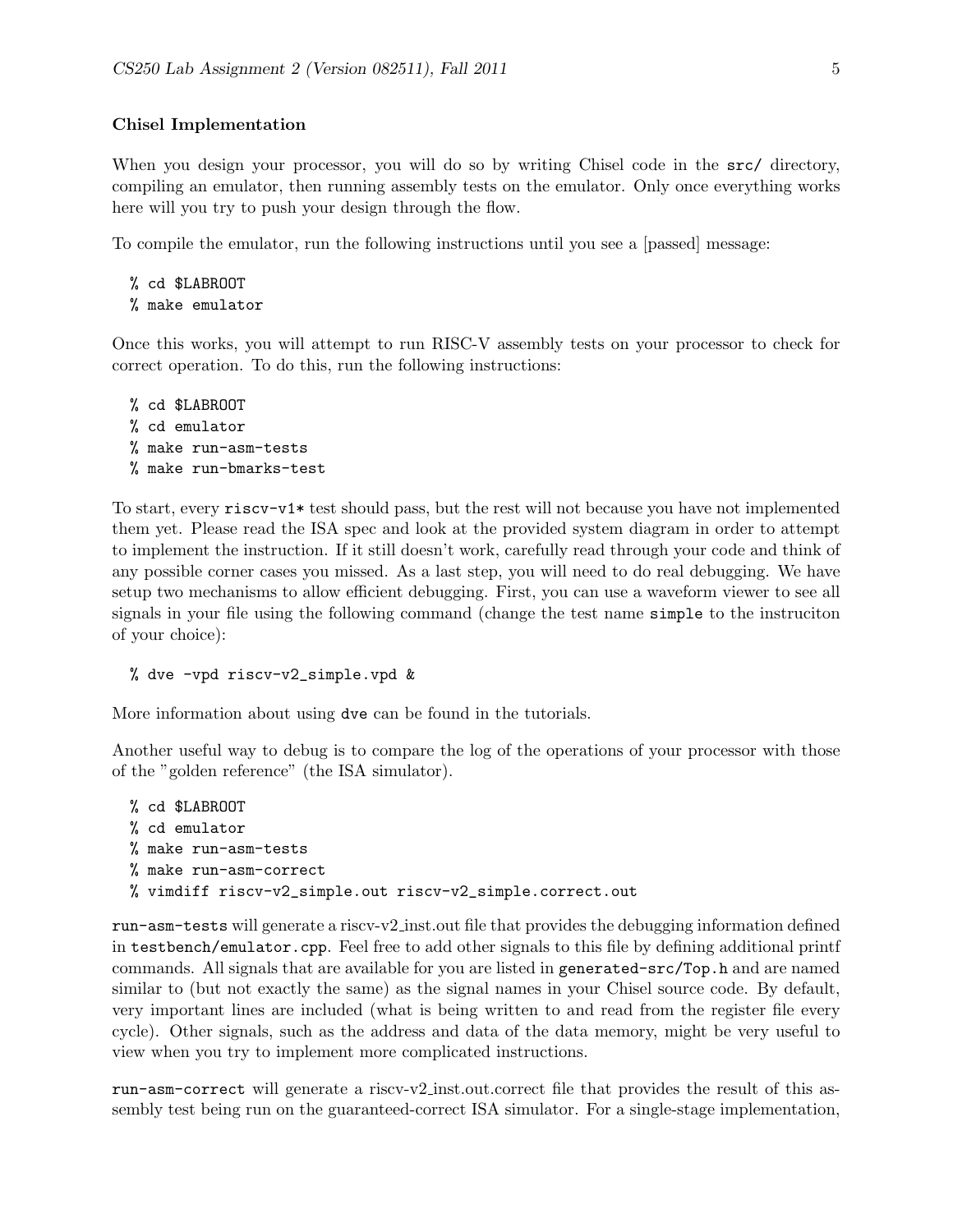the output of both of these files should be exactly the same. For multiple stages, the output will be different (even for correct operation) as branch mispredictions will cause cycles to be killed, but the overall flow of the program will remain the same. When debugging a multi-stage processor, you can also print out the signal that determines whether or not an instruction will be killed, then ignore these lines while running a diff or vimdiff on these files.

#### Verilog Implementation

In order to synthesize your design, it must described in Verilog. Chisel will generate Verilog for you, but a separate testbench is needed to ensure that the Chisel generator worked correctly. The generated Verilog is output to vlsi/generated-src/.

The vlsi/build directory contains the following subdirectories which you will use when synthesizing your design.

- vcs-sim-rtl RTL simulation using Synopsys VCS
- dc-syn Synthesis using Synopsys Design Compiler
- vcs-sim-gl-syn Post synthesis gate-level simulation using Synopsys VCS

The vlsi/testbench/ contains a verilog testbench that instantiates magic memories, then loads and runs programs on the processor.

To make sure that the Chisel-generated Verilog still works, rerun all of the assembly tests using the following commands:

% cd \$LABROOT/vlsi/build % cd vcs-sim-rtl % make run

Each subdirectory includes its own makefile and additional script files.

Once you have all the tools working you can use the toplevel makefile in the build directory to run multiple tools at once. For example, once all the scripts are properly setup you should be able to use the following command to synthesize, and do post synthesis gate-level netlist simulation.

```
% cd $LABROOT2/build
% make vcs-sim-gl-syn
```
Then you can use the following commands to build local assembly tests and C benchmarks, run them on the RISC-V ISA simulator, build your simulator, run assembly level tests, run benchmarks in verification mode, and run benchmarks in performance mode.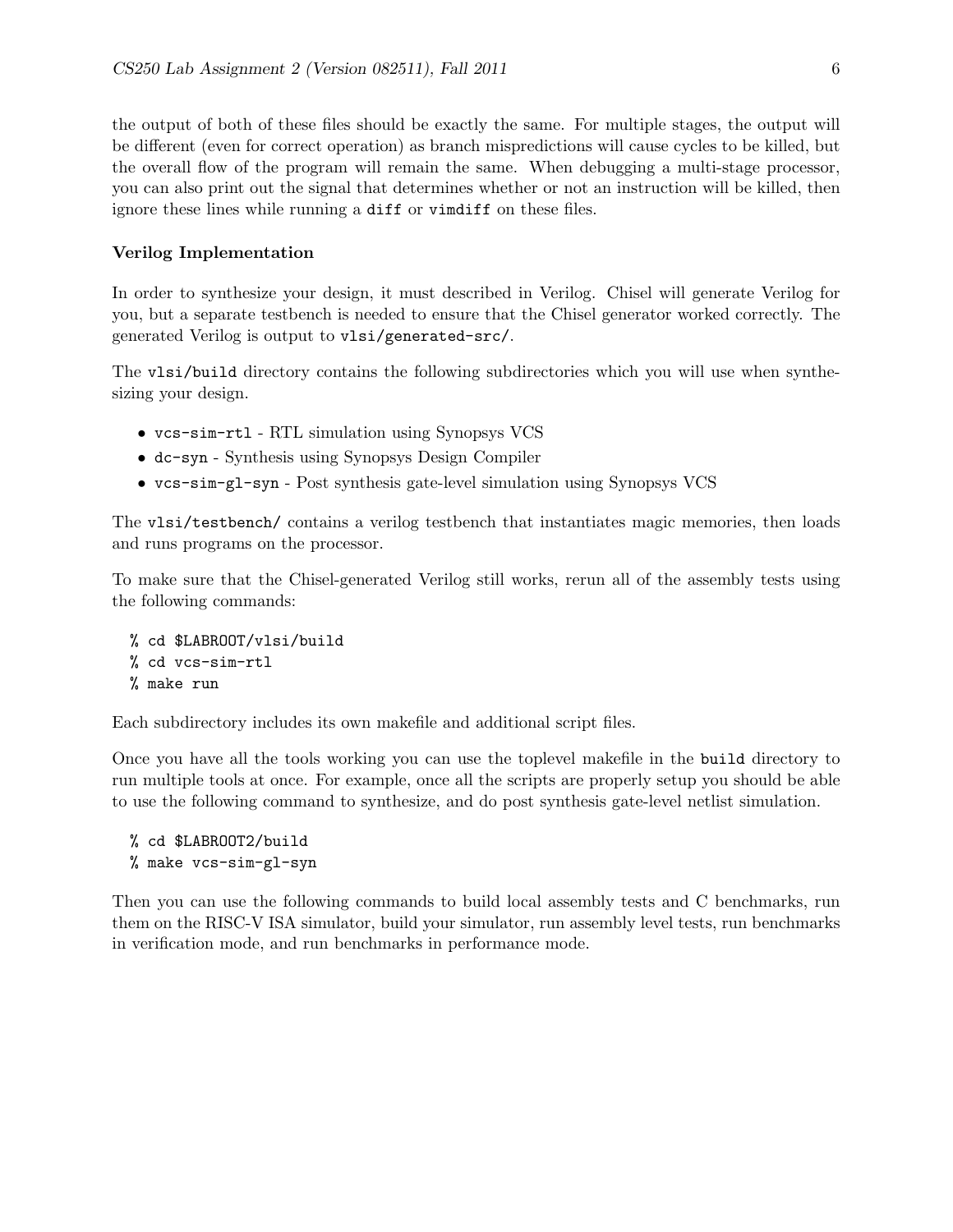

Figure 3: Two-Stage Pipeline for RISC-V-v2 Processor. Shaded state elements need to be correctly loaded on reset.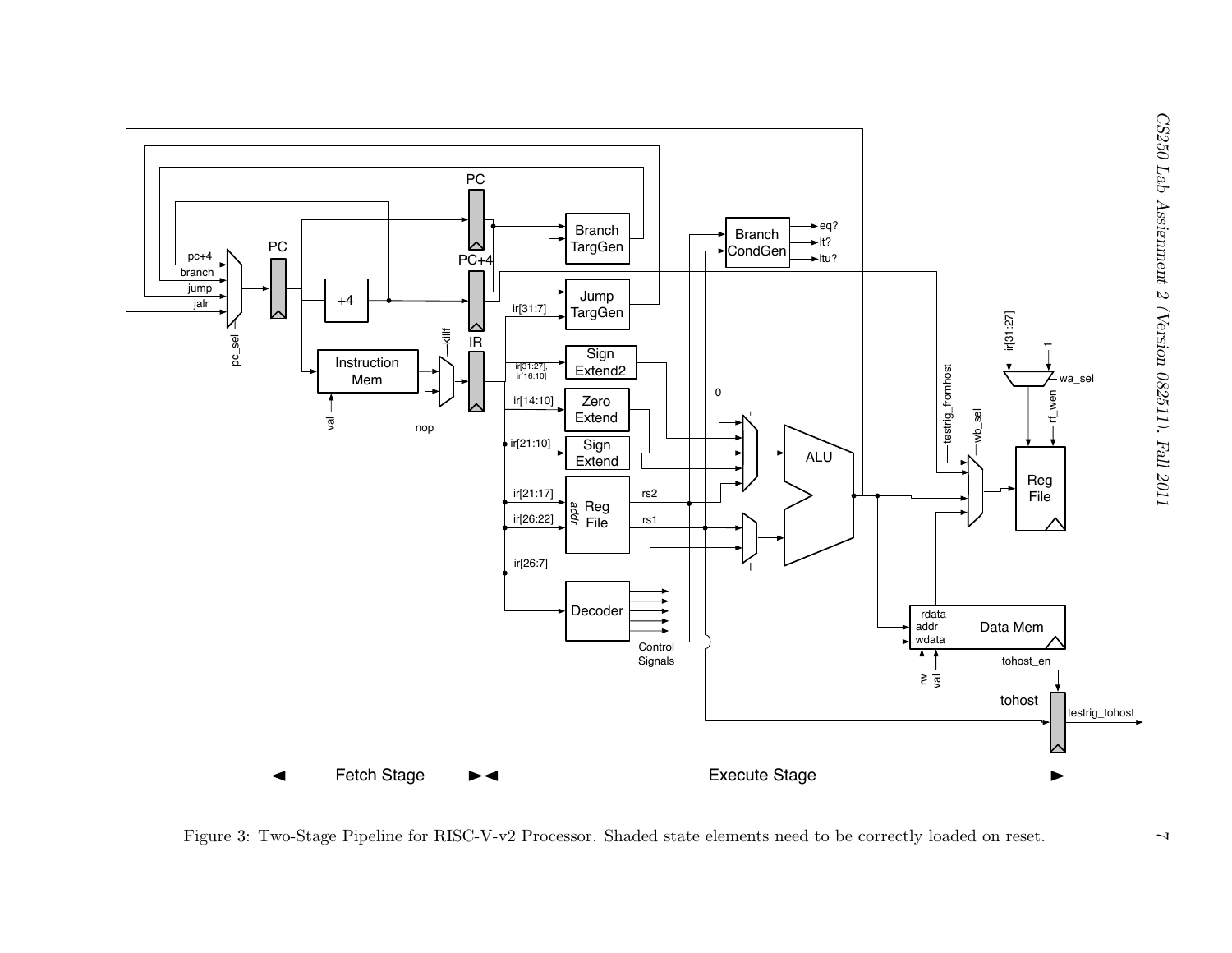| 31                  | 27 | 26 22 | 21                   |  | 16                  | 15  | 14 12               | 11 10  |          | 9                  |        |        | 6 |        |            |
|---------------------|----|-------|----------------------|--|---------------------|-----|---------------------|--------|----------|--------------------|--------|--------|---|--------|------------|
| jump target         |    |       |                      |  |                     |     |                     | opcode | J-type   |                    |        |        |   |        |            |
| LUI-immediate<br>rd |    |       |                      |  |                     |     |                     | opcode | LUI-type |                    |        |        |   |        |            |
| rd                  |    | rsl   | $\mathrm{imm}[11:7]$ |  |                     |     | $\mathrm{imm}[6:0]$ |        |          |                    | funct3 |        |   | opcode | I-type     |
| imm[11:7]           |    | rsl   | rs2                  |  | $\mathrm{imm}[6:0]$ |     |                     | funct3 |          |                    | opcode | B-type |   |        |            |
| rd                  |    | rs1   | rs2                  |  | funct10             |     |                     |        |          |                    | opcode | R-type |   |        |            |
| rd                  |    | rs1   | rs2                  |  |                     | rs3 |                     |        |          | funct <sub>5</sub> |        |        |   | opcode | $R4$ -type |

### Control Transfer Instructions

|         |     |                | 1100111 | $J\text{ imm25}$ |         |                       |
|---------|-----|----------------|---------|------------------|---------|-----------------------|
|         |     |                | 1101111 | JAL imm25        |         |                       |
| imm12hi | rs1 | rs2            | imm12lo | 000              | 1100011 | $BEQ$ rs1, rs2, imm12 |
| imm12hi | rs1 | rs2            | imm12lo | 001              | 1100011 | BNE $rs1, rs2, imm12$ |
| imm12hi | rs1 | rs2            | imm12lo | 100              | 1100011 | $BLT$ rs1, rs2, imm12 |
| imm12hi | rs1 | imm12lo<br>rs2 |         | 101              | 1100011 | $BGE$ rs1, rs2, imm12 |
| imm12hi | rs1 | rs2            | imm12lo | 110              | 1100011 | BLTU rs1,rs2,imm12    |
| imm12hi | rs1 | rs2            | imm12lo | 111              | 1100011 | BGEU rs1, rs2, imm12  |
| rd      | rs1 |                | imm12   | 000              | 1101011 | JALR.C rd,rs1,imm12   |
| rd      | rs1 |                | imm12   | 001              | 1101011 | JALR.R rd,rs1,imm12   |
| rd      | rs1 |                | imm12   | 010              | 1101011 | JALR.J rd,rs1,imm12   |

### Memory Instructions

| rd                      | $_{rc}$<br><b>ADA</b> |     | ımm        | 010     | 0000011 | <b>TTTT</b><br>⊥W⊥<br>d.rs<br>-rd<br>.umm E                 |
|-------------------------|-----------------------|-----|------------|---------|---------|-------------------------------------------------------------|
| 12 <sub>h1</sub><br>'mm | $_{rc}$<br>10 L       | rs2 | 120<br>ımm | $010\,$ | 0100011 | SW <sub></sub><br>$\sim$ $\sim$<br>rs l<br>rs')<br>s2.ımm12 |

| meger compute mon actions |     |        |                           |                  |         |                      |  |  |
|---------------------------|-----|--------|---------------------------|------------------|---------|----------------------|--|--|
| rd                        | rs1 | imm12  |                           | 000              | 0010011 | ADDI rd,rs1,imm12    |  |  |
| rd                        | rs1 | 000000 | shamt                     | 001              | 0010011 | SLLI rd, rs1, shamt  |  |  |
| rd                        | rs1 |        | $\overline{\text{imm}}12$ | 010              | 0010011 | SLTI rd, rs1, imm12  |  |  |
| rd                        | rs1 |        | imm12                     | 011              | 0010011 | SLTIU rd,rs1,imm12   |  |  |
| rd                        | rs1 |        | imm12                     | 100              | 0010011 | XORI rd, rs1, imm12  |  |  |
| rd                        | rs1 | 000000 | shamt                     | 101              | 0010011 | SRLI rd, rs1, shamt  |  |  |
| rd                        | rs1 |        | imm12                     | 110              | 0010011 | ORI rd,rs1,imm12     |  |  |
| rd                        | rs1 |        | imm12                     | 111              | 0010011 | ANDI rd,rs1,imm12    |  |  |
| rd                        | rs1 | rs2    | 0000000                   | $\overline{000}$ | 0110011 | ADD $rd, rs1, rs2$   |  |  |
| rd                        | rs1 | rs2    | 1000000                   | 000              | 0110011 | SUB rd, rs1, rs2     |  |  |
| rd                        | rs1 | rs2    | 0000000                   | 001              | 0110011 | SLL rd, rs1, rs2     |  |  |
| rd                        | rs1 | rs2    | 0000000                   | 010              | 0110011 | $SLT$ rd, $rs1, rs2$ |  |  |
| rd                        | rs1 | rs2    | 0000000                   | 011              | 0110011 | SLTU rd, rs1, rs2    |  |  |
| rd                        | rs1 | rs2    | 0000000                   | 100              | 0110011 | XOR rd, rs1, rs2     |  |  |
| rd                        | rs1 | rs2    | 0000000                   | 101              | 0110011 | SRL rd, rs1, rs2     |  |  |
| rd                        | rs1 | rs2    | 0000000                   | 110              | 0110011 | OR rd, rs1, rs2      |  |  |
| rd                        | rs1 | rs2    | 0000000                   | 111              | 0110011 | AND rd, rs1, rs2     |  |  |
| rd                        |     |        | $\mathrm{imm}20$          |                  | 0110111 | LUI rd, imm20        |  |  |
|                           |     |        |                           |                  |         |                      |  |  |

# Integer Compute Instructions

Table 1: Instruction listing for RISC-V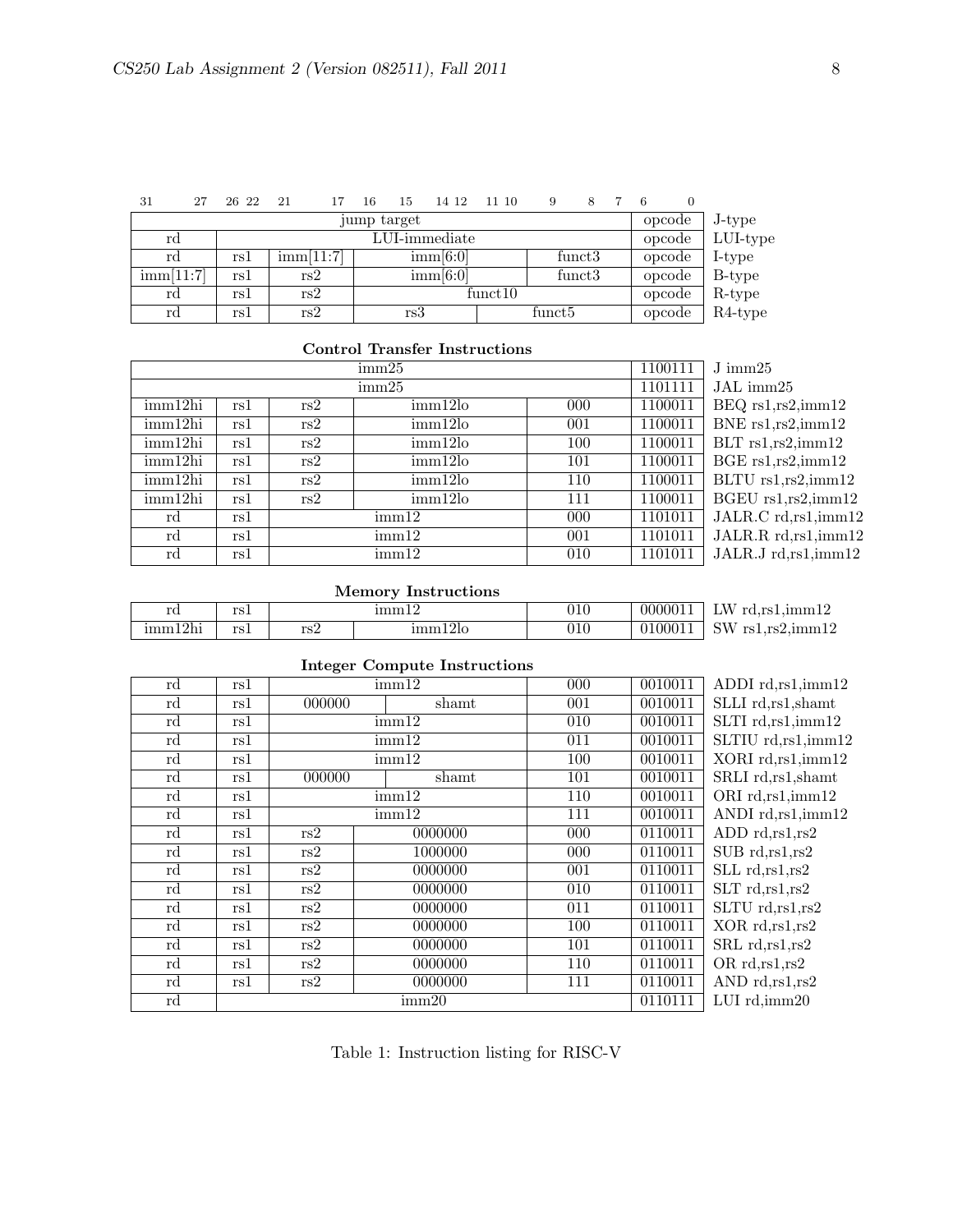### Add a Simple Branch Predictor

Congratulations! Now you have a working two-stage pipeline. Have you looked at your IPC (Instructions Per Cycle) numbers? The current two-stage RISC-V-v2 design incurs a one-cycle penalty for every taken branch. Obviously, the IPC of your design cannot exceed one. It can, however, be significantly less than one due to the single cycle taken branch delay penalty. Use the following commands to measure the IPC of your processor. You can find IPC as well as other statistics in the corresponding \*.pref.out file. Note, this will not work until make run-bmarks-test passes. Also, you will need to modify the emulator/testbench/emulator.cpp file to only increment inst count when the instruction is not killed.

% cd \$LABROOT/emulator

% make run-bmarks-perf

Your next task is to add a simple branch predictor to your original RISC-V-v2 processor. For more information on branch predictors please consult *Computer Organization and Design: The* Hardware/Software Interface, by Patterson and Hennessey or the CS252 course lecture slides. The TA would also be happy to chat with you about branch predictors.

Make your changes in such a way that you can build your processor both with and without the branch predictor. We have provided the necessary scripts to enable this functionality. It is important to learn how to use Chisel as a "generator" which generates different code based on different input options as we will be using Chisel to explore design spaces in the projects. To understand how we can generate different code, we will step through the entire generation process. First, open the file that controls this.

% cd \$LABROOT

% vim gen-design-space.py

Now that we want to generate multiple design outputs, we can no longer send them to this same base directory. This script will create a "symbolic tree" directory for each design space that perfectly mirrors the top level directory structure, but instead of copying files, it makes symbolic links. This way you can generate multiple design points, and if you make a fix to the source file, all of these directories are kept up to date. The design spaces are set up by adding entries to the design\_spaces variable, and the name of each entry determines the folder name. There is also code that will delete these design point directories for you. Note: Unless you add or remove files from the original build directory, you do not need to run this script to generate these directories again. For example, if you modify the source code or the testbench, no additional effort is needed. You can run this script with the following command:

% make ds-setup

Try browsing into these directories. The only difference is the options.mk file. The options set in the design spaces variable get sent here, then are forwarded to chisel when any make command is run.

In src/top.scala you can see a hook that sets the global variable isBranchPrediction to true if the -bp option is sent through. You can set additional options by adding additional lines here. This flag variable is set in src/consts.scala which needs to be imported to every file that the variable is used in.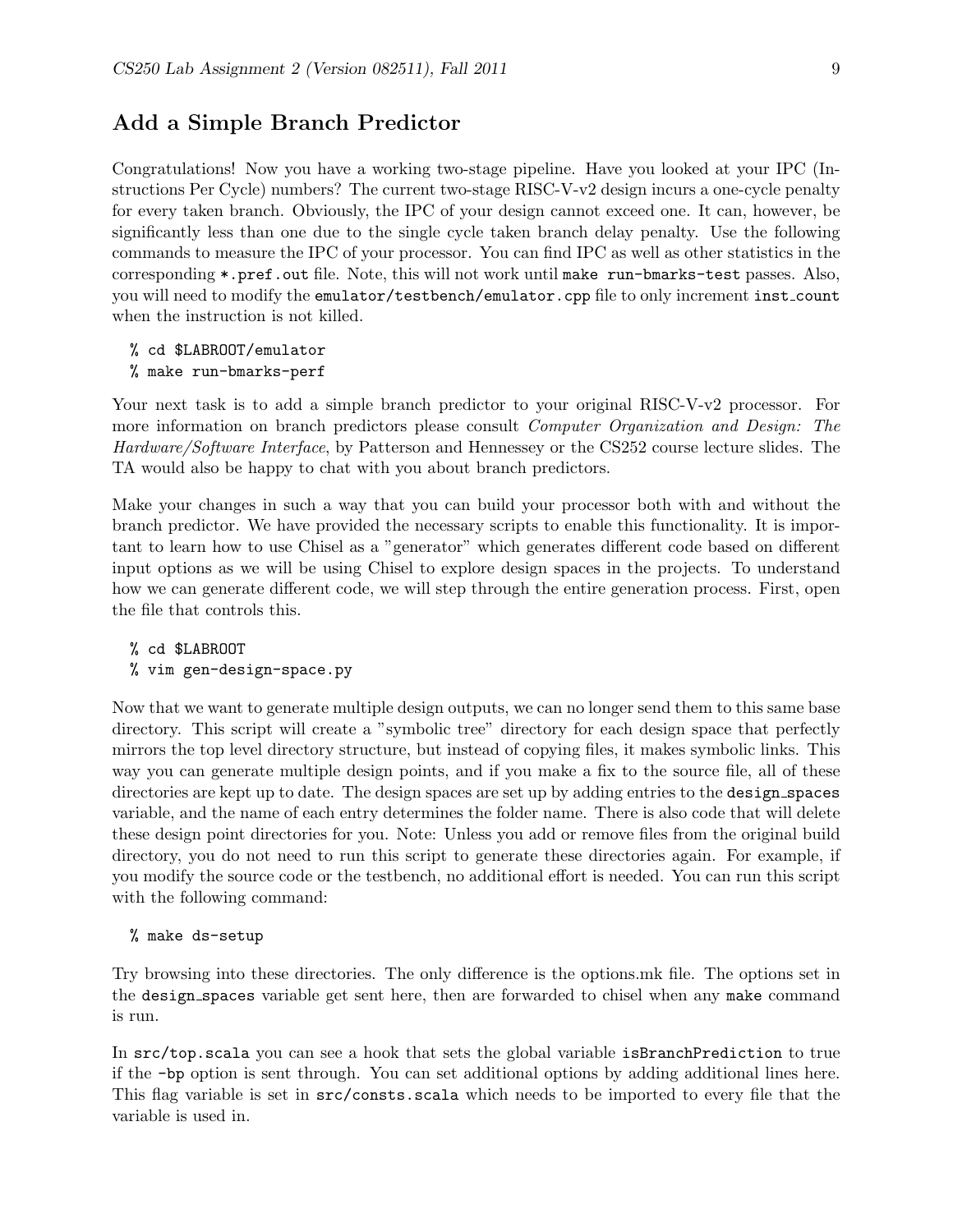Now inside your chisel code, you can use if/else structures to generate different code for your version with and without branch prediction. The following code snippets should be useful as you parameterize your code:

Include an additional component:

```
var btb:DpathBTB = null;
if(isBranchPrediction){
btb = new DpathBTB;
}
```
Now you can access these signals elsewhere in the file:

```
if(isBranchPrediction){
  btb.io.current_pc4 := id_reg_pc;
  if_predicted_target := btp.io.predicted_target;
  // Note: CANNOT use val inside an if structure.
  // eg. val if_predicted_target =
 // won't work
} else {
  // Normal case
}
```
You will probably also need to conditionally communicate between components. Define new bundles that are specific to your additional logic, then include them and conditionally connect them.

```
// In dpath.scala
val ctrl_bp = new IoCtrlToDpathBP().flip();
...
...
// In cpu.scala
if(isBranchPrediction){
  c.io.ctrl_bp <> d.io.ctrl_bp;
  c.io.dpath_bp <> d.io.dpath_bp;
}
```
You are now going to sketch a simple predictor. We recommend that you start by implementing this simple predictor. If you have time and are interested, you are welcome to improve the predictor.

You will be implementing a simple direct-mapped branch-target-buffer (BTB). You will not be predicting JALR instructions. These instructions should be handled exactly as they are in the baseline design: squash the fetch stage when taken. Figure 4 shows the modified system diagram. The predictor should contain a small (four entry) table. Each entry in the table is a  $\langle$ pc+4,target $\rangle$ pair. You will also need some form of valid bits so that you can correctly handle uninitialized table entries. You will create the table using the Mem construct in the same way that the register file is created in the sample 1-stage processor The operation of the predictor is described below.

In the fetch stage, the predictor uses the low order bits of PC+4 to index into the table. You use PC+4 instead of the PC because it makes the pipelining simpler. The predictor should read out the corresponding  $\langle pc+4, \text{target}\rangle$  pair from the table, and if the PC's match then this is a hit. You then choose the proper pc sel signal so that the predicted target gets clocked into the PC on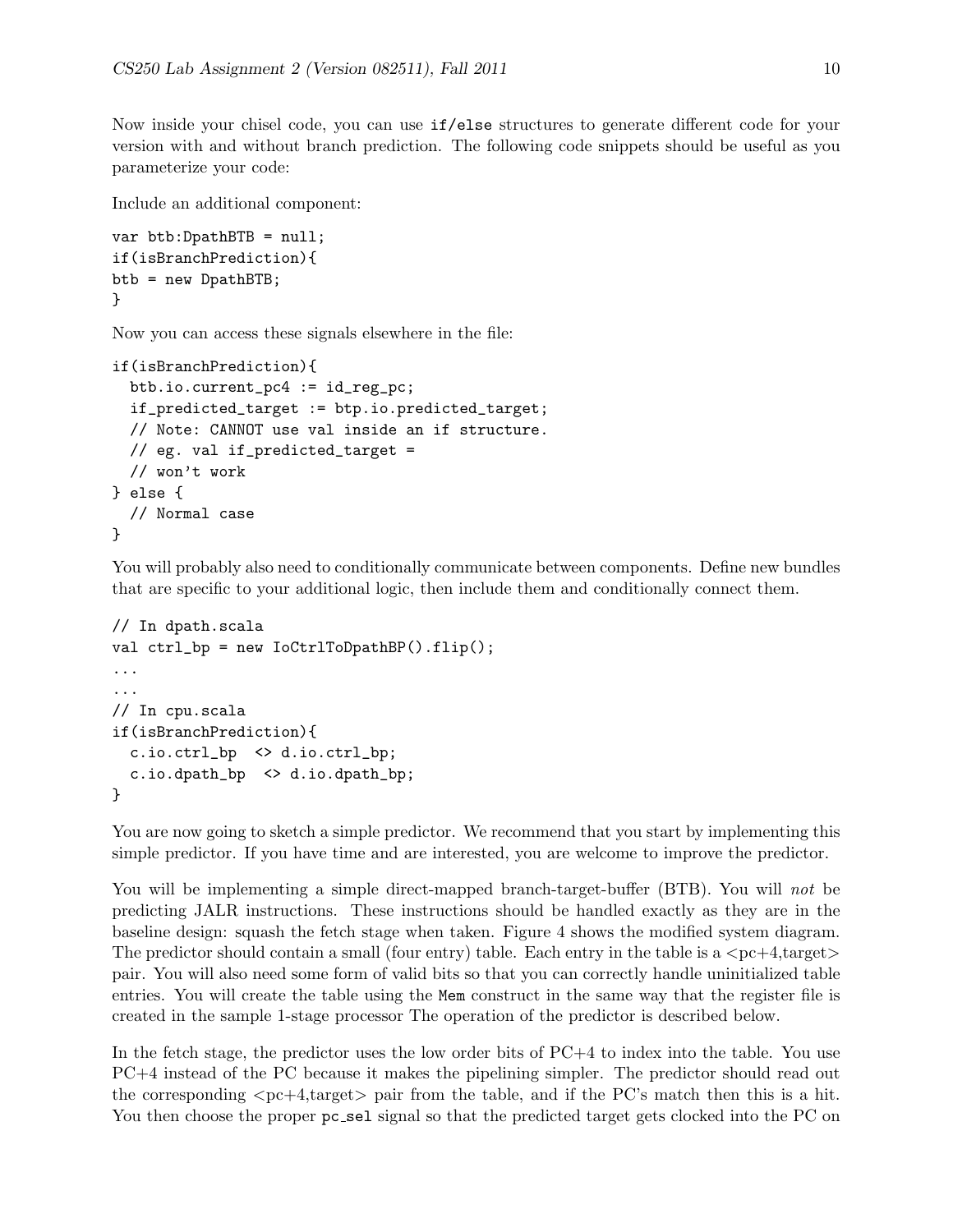the next cycle. If the PC's do not match, then this is a miss and you use PC+4 as the next PC. Our simple predictor uses the following invariant: if a PC is in the table then it is always predicted taken, but if a pc is not in the table then we always predict not-taken. Entries are never removed from the table they are only overwritten. Since you are not predicting JALR, we know that the target address is always correct even if your taken/non-taken prediction is incorrect. You do not need to verify the target address, only the taken/not-taken prediction.

You pipeline the predictor hit/miss signal to the execute stage. Because of the invariant mentioned above, this hit/miss bit also tells you if the branch was predicted taken or not-taken. In the execute stage, the predictor should compare the predicted taken/non-taken bit to the calculated taken/not-taken bit. This is how the predictor can determine if there is a misprediction. There are four possible scenarios shown in the following table.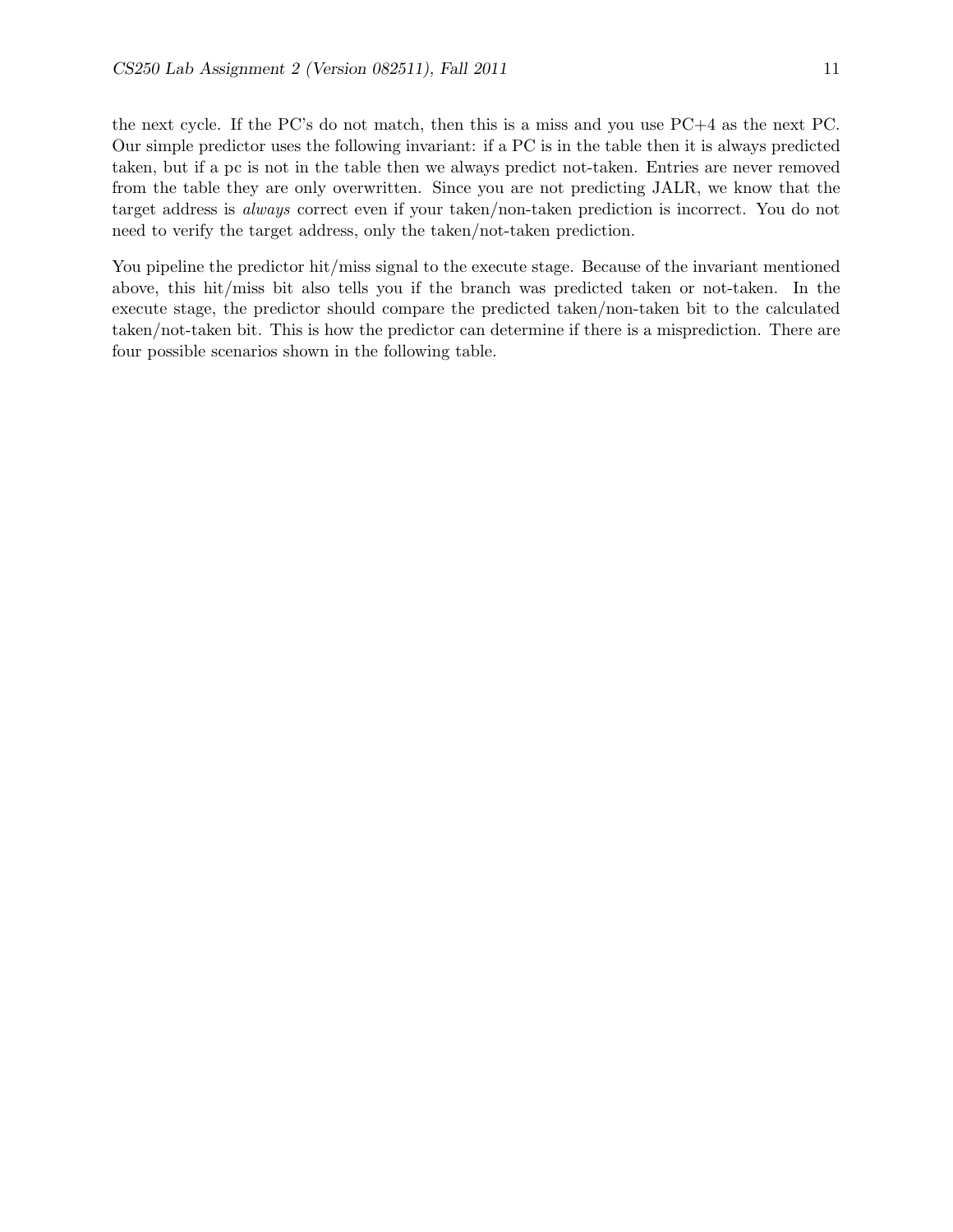

Figure 4: Two-Stage Pipeline for RISC-V-v2 Processor with Branch Predictor.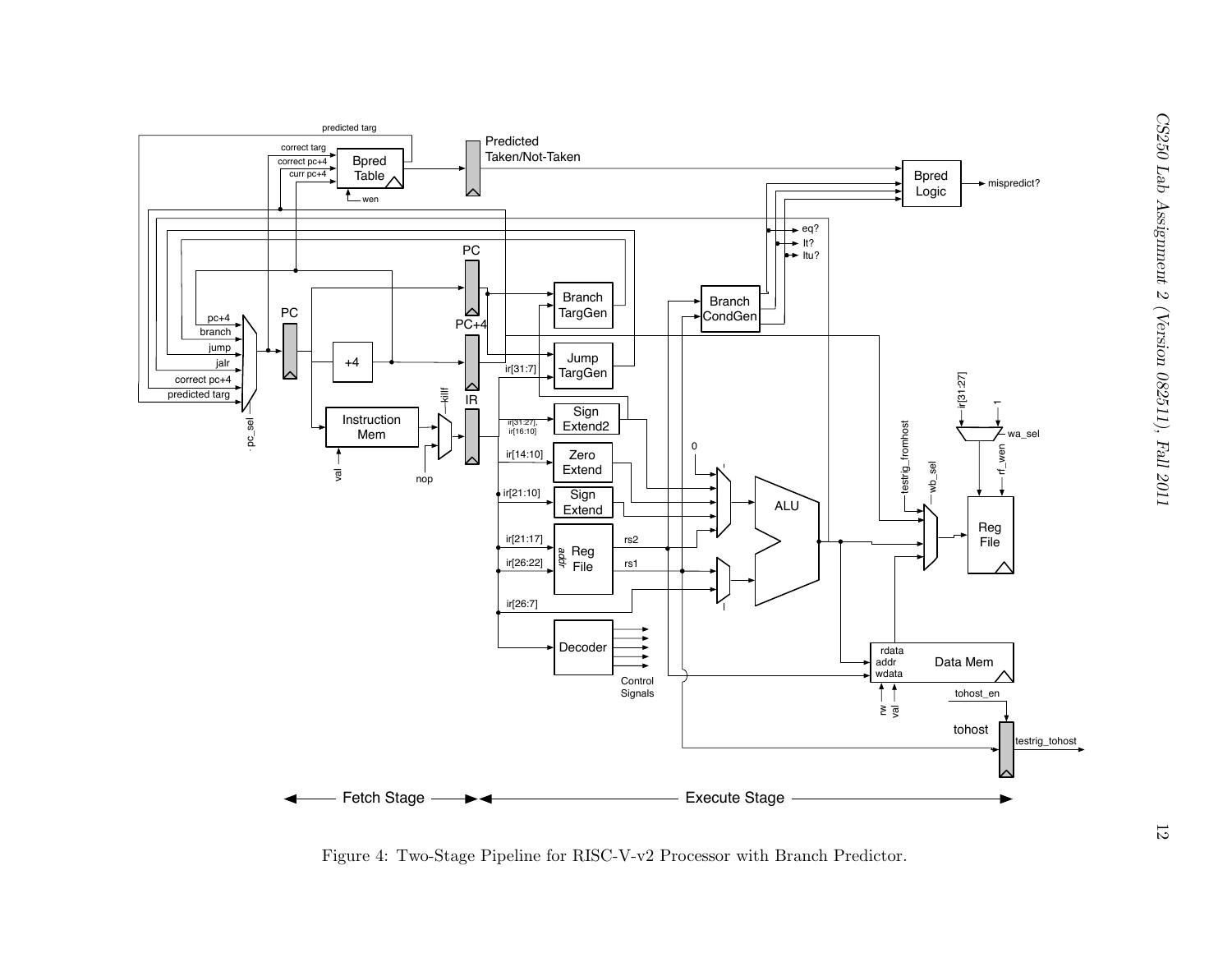| 1 regiorea | Actual         | whspleance: | Action to take                                                   |
|------------|----------------|-------------|------------------------------------------------------------------|
| taken      | $_{\rm taken}$ | no          | no action required                                               |
| not-taken  | taken          | ves         | kill instr in fetch, update table, $pc := branch$ or jump targ   |
| taken      | non-taken      | ves         | kill instr in fetch, do not update table, $pc := correct$ $pc+4$ |
| not-taken  | not-taken      | no          | no action required                                               |

Predicted  $\Delta$ ctual Mispredict?  $\Delta$ ction to take

If the branch was predicted not-taken, and it was actually taken (i.e. we enter a loop), then you update the table by adding the appropriate PC+4 and branch or jump target. This corresponds to writing the correct targ and correct pc+4 signals shown in Figure 4. If the branch was predicted taken and it was actually not-taken (i.e. we fall out of a loop), then you do not update the table. You could invalidate the appropriate entry in the table, but to make things simpler you just leave the table unchanged.

There are several subtle issues to be aware of when implementing the predictor. The most important is to carefully think about the situation when there are back-to-back branches. For example, what happens if the execute stage identifies a misprediction, but at the same time there is a branch in the fetch stage which is being predicted taken?

If you are feeling particularly ambitious there are several ways to improve on this simple design including: adding support for JALR prediction, using a set-associative table instead of a direct mapped table, increasing the size of the table, or adding some hysteresis to the table (i.e. it takes more than one taken branch before you predict taken).

## Guidelines for Lab Grading

Your final lab submission should pass all of the assembly tests and also be able to successfully run the globally installed benchmarks on both RTL simulation and gate-level netlist simulation. When you first start working on your processor it will not pass the multiply benchmark. This is because the multiply benchmark is incomplete. You will finish writing the benchmark in question 4 of this lab assignment (see end of the document for the lab questions). You need to submit one assembly test program and one C benchmark program (not counting the multiply benchmark), and we will run your programs on others processor. Metrics for lab grading will be post synthesis area, post synthesis critical path clock period, and IPC measurements on benchmarks. Notice these metrics are not independent. If you make one metric better, it is likely that a different metric will get worse. Try to find the best design point.

# Lab Hints and Tips

This section contains several hints and tips which should help you in completing the lab assignment.

### Tip 1: Use Incremental Development

We suggest taking an incremental approach when implementing the two-stage RISC-V-v2 processor. Start by implementing just a few instructions and verify that they are working before slowly adding more instructions. First create a two-stage RISC-V v1 processor and verifying that it can pass the five RISC-V v1 tests. The simplest approach for handling branches is for the fetch stage to always "predict" not-taken. Branches and jumps resolve in the execute stage; thus if the branch or jump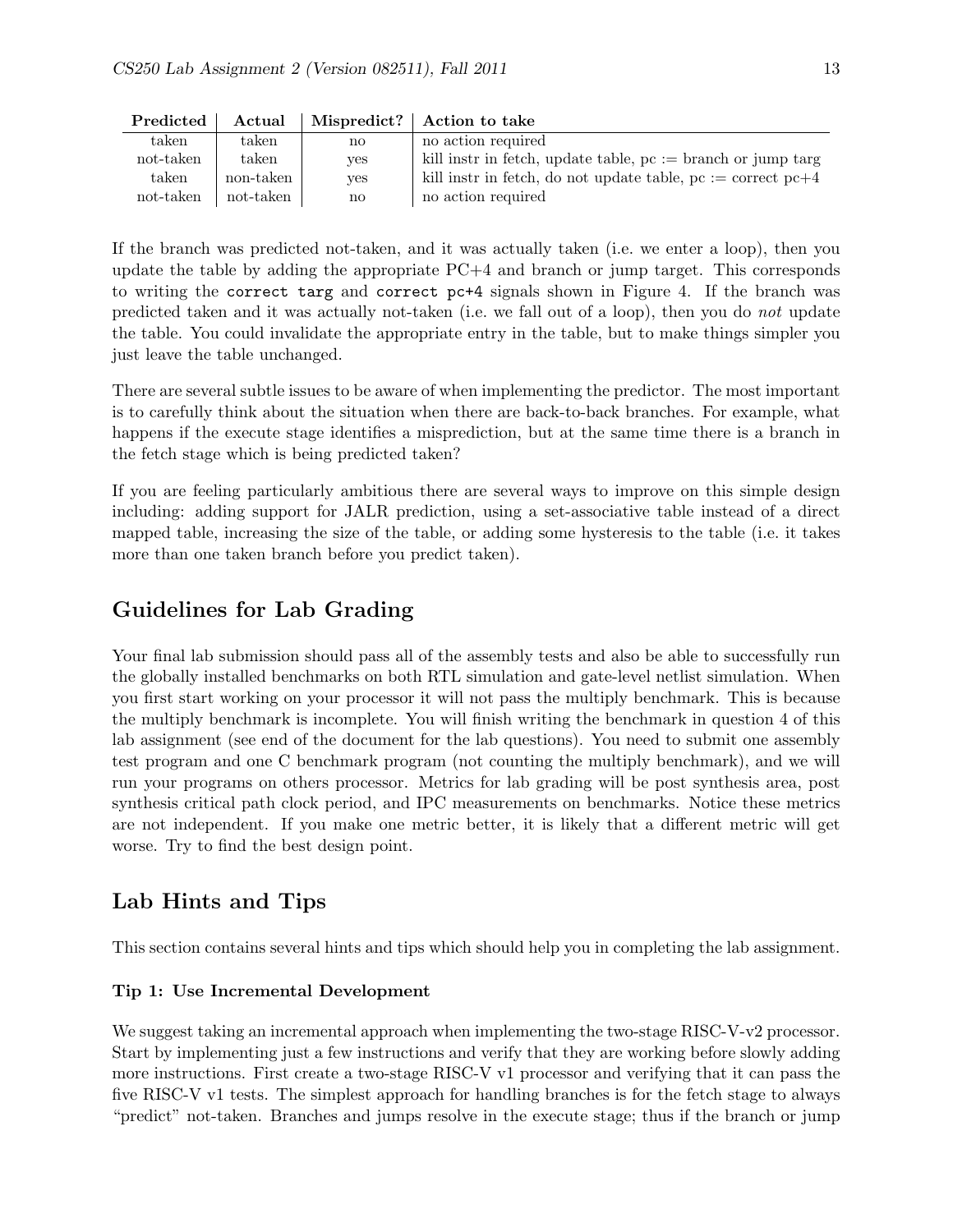was actually taken then you simply set the PC multiplexer appropriately and kill the instruction currently in the fetch stage. You can kill an instruction by inserting a NOP into the instruction register. Once you have a two-stage RISC-V v1 processor working, begin to refine the system into the two-stage RISC-V v2 system show in Figure 3 (for example you might want to create a separate branch address generator).

Now you can gradually add additional instructions and attempt to incrementally pass more of the assembly test suite. Your system should be able to complete all  $\text{riscv-v2}_$  tests. We strongly discourage implementing the entire system and all instructions before trying to pass any tests. A more incremental approach will greatly reduce your verification time.

### Tip 2: Handle Reset Carefully

It is very important to plan how you will handle reset. Figure 3 highlights those state elements which you should probably reset. The RISC-V Processor Specification states that the tohost register must be reset to zero. Ask yourself what should the PC and the IR be reset to?

### Tip 3: Use Text Tracing Wisely

We recommend adding some text tracing to your riscvTestHarness such that the value of various nets in your processor are displayed each cycle (one cycle per line). See the v-riscv-v1-1stage code for an example of text tracing. Make sure that you annotate on the text trace what cycle each signal belongs to. For example, in the 1-stage example the disassembler prints the instruction (eg. addi \$x1, \$x0, 2) based on the instruction bits coming from the instruction memory. But in a multi-stage processor, this should come from the instruction stored in a later pipeline register.

There is a signal called instruction under the Testbench module that you can add to your signals to show the disassembled instruction. You will need to change the radix to ASCII.

A common debugging technique is to first try running a test program on your processor. From examining the text trace you should be able to get a good feel for how your processor is executing. If you need to do more detailed debugging, then start Discovery Visualization Environment (DVE) and use the waveform viewer to trace more signals. You can start this with the command:

```
% cd $LABROOT/emulator
% make run-asm-tests
% dve -vpd testname.vpd &
```
See Tutorial 4 for more on using DVE.

### Tip 4: Run Tests Individually

Although the makefile contains convenient targets for running all of the assembly tests at once, when you are initially debugging your processor you will want to get a simple test working before trying all of the tests. The following commands will build the simulator, and then run the test on the simulator. After running the test you can open the riscv-v1 simple.out file to examine the text trace output. Each assembly test is a self-checking test. If the test passes, it will write one to the tohost register and the test harness will stop and print \*\*\* PASSED \*\*\*. If the test fails, it will write a value greater than one to the **tohost** register and the test harness will stop and print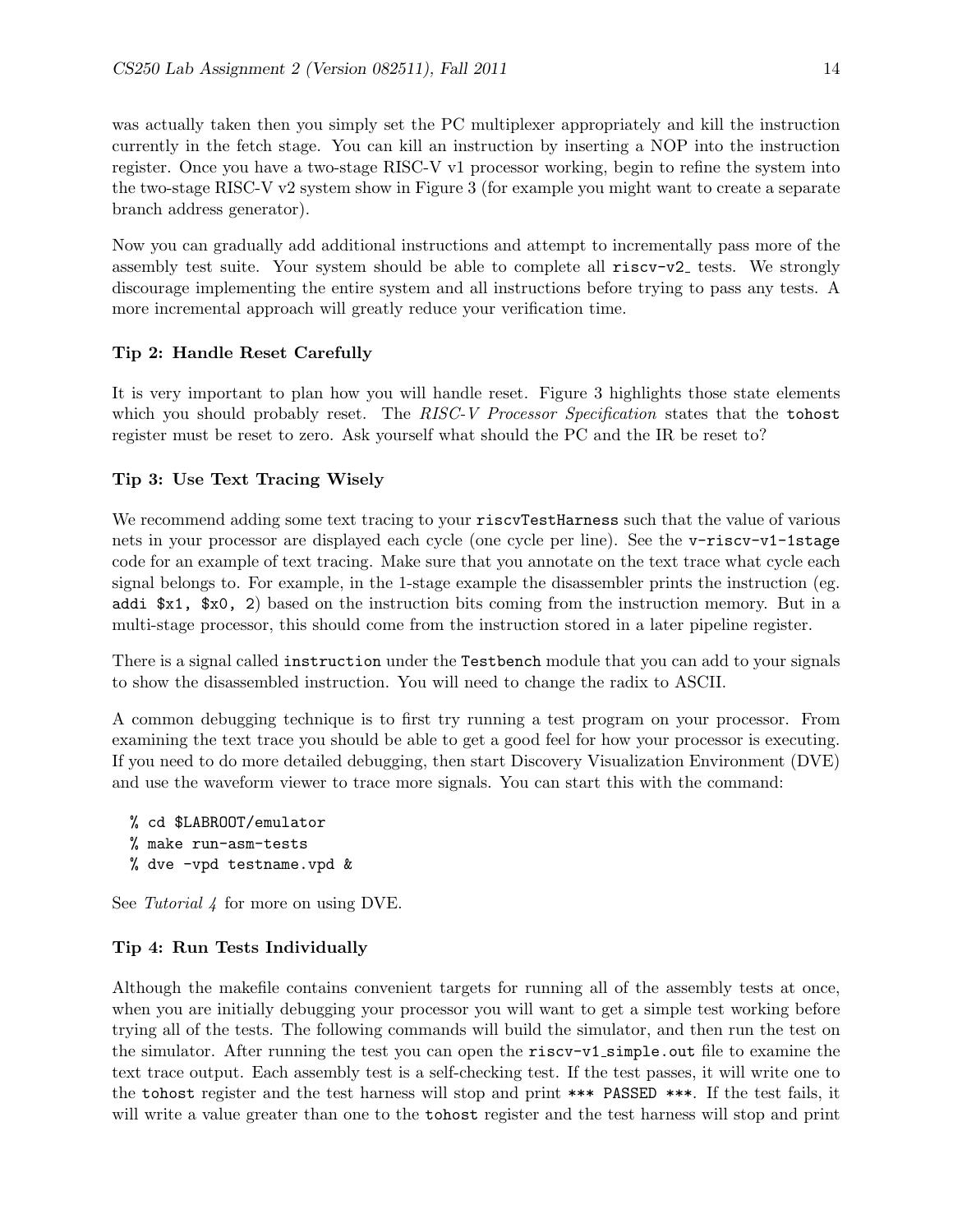\*\*\* FAILED \*\*\*. For RISC-V v2 tests, the value in the tohost register corresponds to which test case in the assembly test failed. Consult the appropriate RISC-V v2 assembly test file to learn more about the specific test case.

% cd \$LABROOT2/build/vcs-sim-rtl % make riscv-v1\_simple.out

#### Tip 5: Use the RISC-V Assembly and Objdump Files for Debugging

When debugging your processor, you can view the .corrected.out files to see correct operation. If you would like to learn more, you should consult both the RISC-V assembly file as well as the objdump file. The assembly test files are installed globally at ~/cs250/install/riscv-tests. Parallel to the riscv-v1 simple binary you will also see a riscv-v1 simiple.dump file. The assembly code that generates these binaries are in ~/cs250/fa11/riscv-tests. The objdump file shows the exact instructions (and their addresses) which makes up the corresponding assembly test. By examining which PC your processor is executing and correlating this to the objdump and assembly file you should be able to figure out what your processor is doing.

### Tip 6: Use the RISC-V v2 ISA Simulator as a Reference

When you make a new assembly test program or a new C benchmark program, run it on the ISA simulator first to confirm that it is functionally correct. For more information consult Tutorial 3.

# Critical Thinking Questions

The primary deliverable for this lab assignment is your optimized Verilog RTL for the two-stage/threestage RISC-V v2 processor with/without the branch target buffer. In addition, you should prepare written answers to the following questions and turn them in electronically.

#### Question 1: Design Partitioning

Tell us how your two-stage riscvProc works in detail. Clearly identify on the system diagram shown in Figure 3 which components you placed in your datapath and which components you placed in your control logic. Also clearly highlight all of your control signals including any additional signals which you may have added.

#### Question 2: Optimize Your ALU

Use the post-synthesis  $\ast$ .mapped.area.rpt and  $\ast$ .mapped.resources.rpt reports to identify how your ALU is being synthesized. How many Synopsys DesignWare components are being inferred? Ideally we should be able to implement the RISC-V v2 ALU with just an adder, a left shifter, and a logic unit. The logic unit would contain bit-wise and, or, and xor. Optimize your ALU for area and push it through the physical toolflow. Report the change in post-synthesis area and performance. Don't forget to retest your design with your optimized ALU!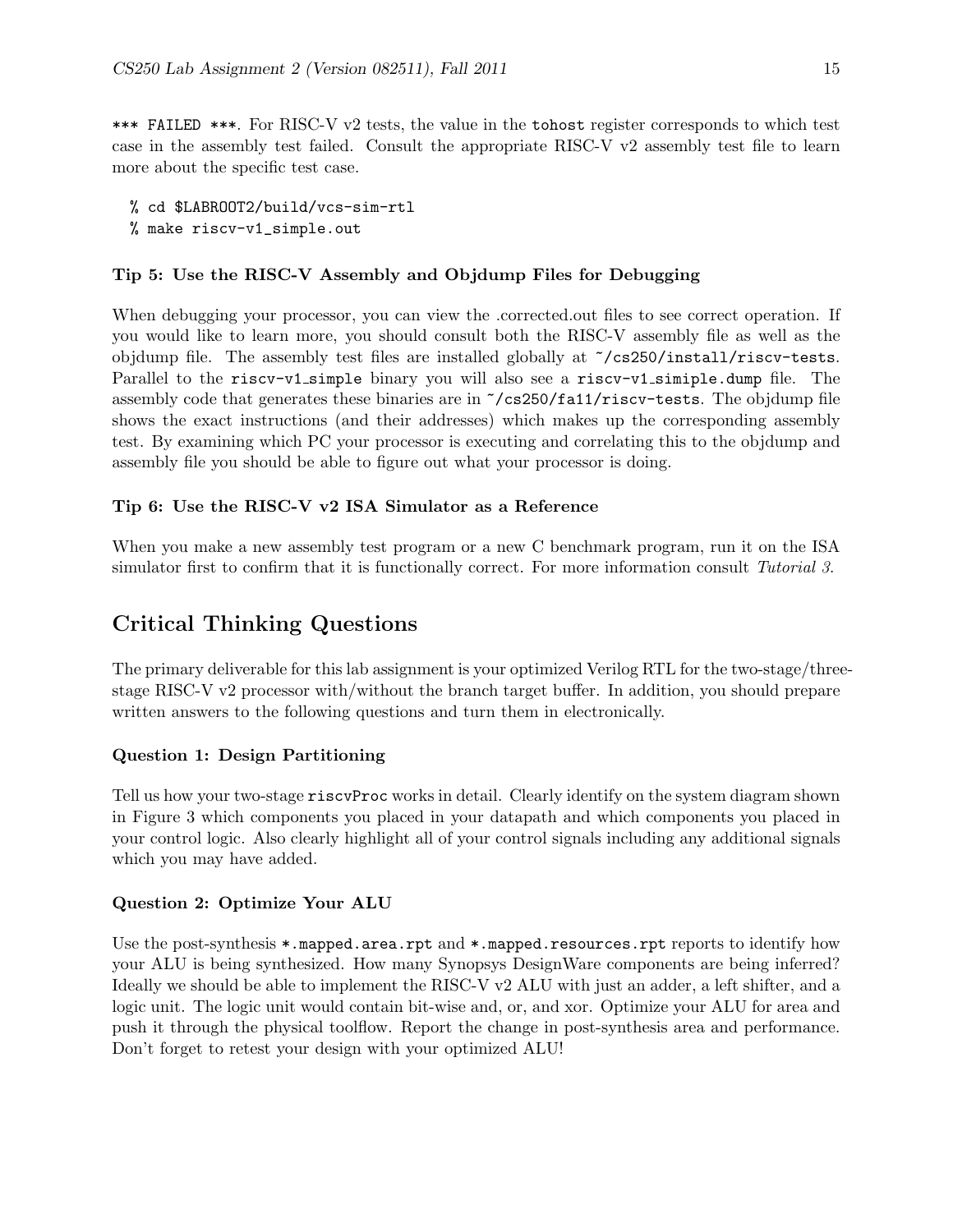#### Question 3: Analyzing a Simple RISC-V Benchmark

For this question you will first write a small RISC-V assembly routine, and then evaluate ISA changes which would affect the performance of that routine. The RISC-V v2 ISA does not include a multiply instruction, yet you can emulate multiplication using shifts and adds. The following pseudo code illustrates a straightforward algorithm for software multiplication.

```
function multiply ( op1, op2 ) {
 r1 := op1r2 := op2r3 := 0for ( i = 0; i < 32; i++) {
    if ( (r1 \& 0x1) == 1)r3 := r3 + r2
    r1 := r1 \gg 1r2 := r2 \ll 1}
 return r3
}
```
Your first task is to write a software multiplication routine in RISC-V assembly. We have provided you with a C test program and RISC-V assembly template. You can find a C version of the multiply routine in riscv-bmarks/multiply/multiply.c. Modify riscv-bmarks/multiply/multiply asm.S by adding your RISC-V code where indicated. A useful reference is ~/cs250/fa11/riscv-bmarks/median/ as this benchmark uses a similar assembly file embedded in a C program. You can then build and test your multiply benchmark using the following commands.

```
% cd $LABROOT2/riscv-bmarks
% make
% make run-riscv
% cd $LABROOT2/build/vcs-sim-rtl
% make
% make multiply.riscv.out
```
Once your multiply routine is working you can evaluate the performance (measured in IPC) with the following commands.

```
% make multiply.riscv.perf.out
```
The resulting output will show some statistics including the IPC. In your answer to this question, report the IPC of this benchmark. You will need to modify the emulator/testbench/emulator.cpp file to only increment inst count when the instruction is not killed. The multiply routine has two branches: the outer for loop branch and the inner if statement branch. For which branch will your predictor generate good predictions? For which branch will the predictor generate poor predictions?

A RISC-V assembly programmer approaches you and suggests that you add the following conditional add instruction to the RISC-V ISA. The syntax and semantics for this new instruction are shown below.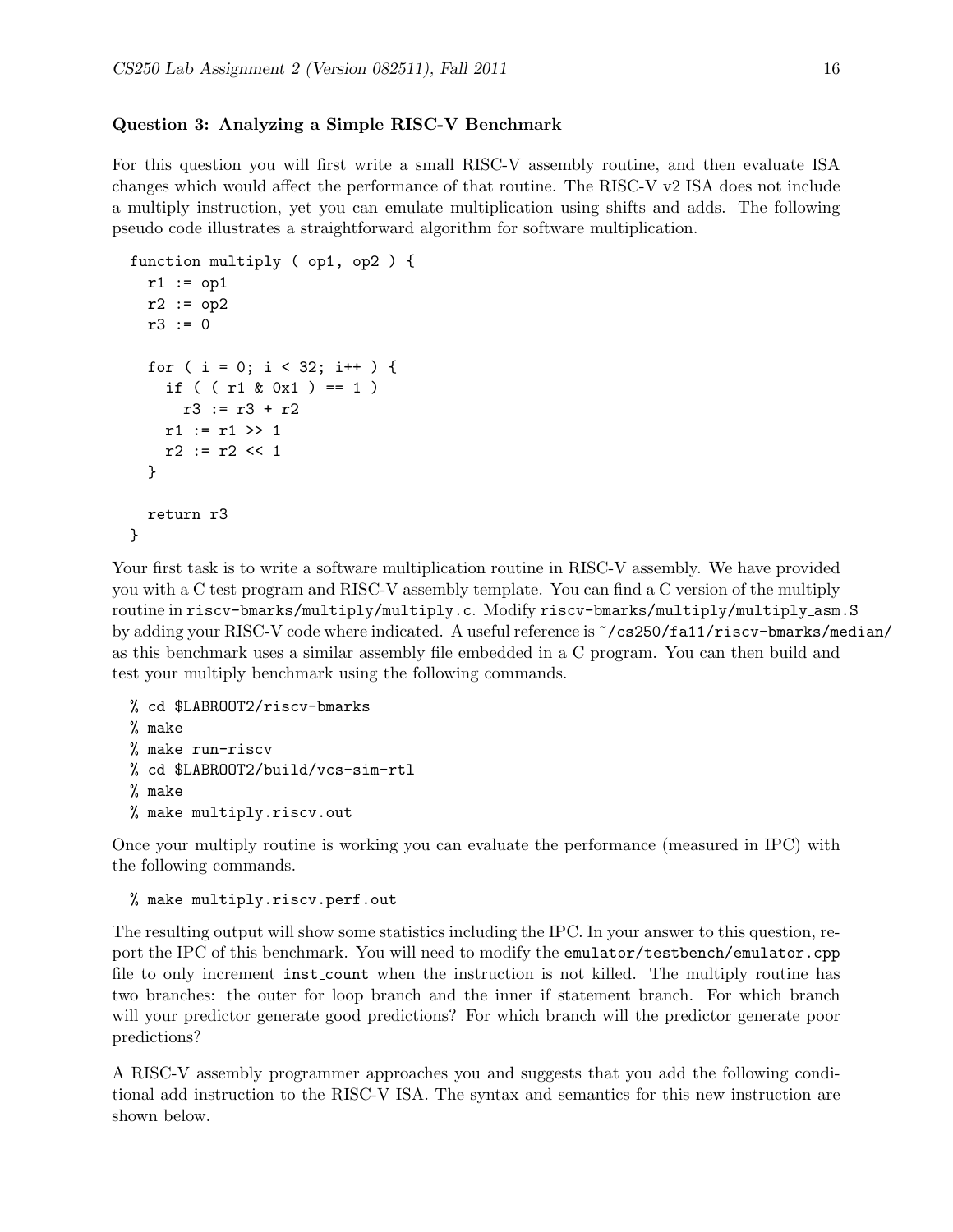addw.c x3, x2, x1 if  $((x1 \& 0x1) == 1)x3 := x3 + x2$ 

Would this new instruction help? Why? What changes would you need to make to your RISC-V v2 datapath in order to support this new instruction? Do you think these changes would impact the cycle time or area of your design?

### Question 4: New Assembly Test Program and C Benchmark Program

Tell us about the new assembly test and new C benchmark program you committed. What are you trying to test? How do they work? Which corner cases are covered by the test?

#### Question 5: Evaluate your Processor

Push your processors through synthesis (with the best clock period you can) and report the following numbers by filling up the table. Also measure IPCs of all benchmarks on all processors, and see how it changes with the trade-offs you have made for every processor. What trade-offs have you learned? You should be able to run a Python script which collects the following data. Commit the script to the repository.

- Post-synthesis area of the register file, datapath (excluding register file), and control unit in  $\mathit{um}^{2}$  from  $*$ .mapped.area.rpt
- Post-synthesis total area of processor in  $um^2$  from  $*$ .mapped.area.rpt
- Post-synthesis critical path and corresponding effective clock period in nanoseconds from \*.mapped.timing.rpt
- Post-synthesis power estimates from \*.mapped.power.rpt
- Post-synthesis cell count from \*.mapped.reference.rpt
- Post-synthesis Design Ware block usage from \*.mapped.resources.rpt